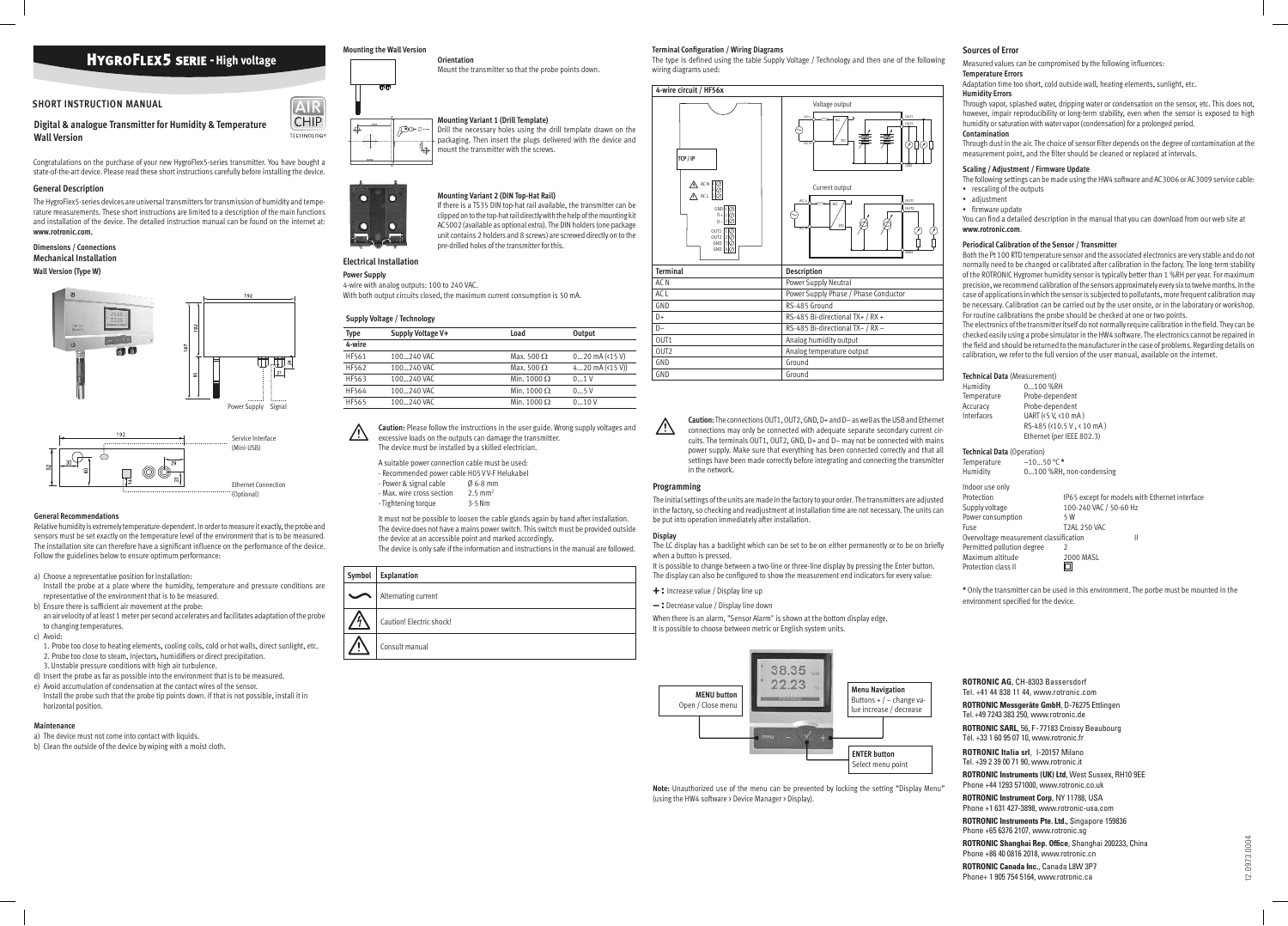**ROTRONIC AG**, CH-8303 Bassersdorf Tel. +41 44 838 11 44, www.rotronic.com **ROTRONIC Messgeräte GmbH**, D-76275 Ettlingen Tel. +49 7243 383 250, www.rotronic.de **ROTRONIC SARL**, 56, F - 77183 Croissy Beaubourg Tél. +33 1 60 95 07 10, www.rotronic.fr **ROTRONIC Italia srl**, I-20157 Milano Tel. +39 2 39 00 71 90, www.rotronic.it **ROTRONIC Instruments (UK) Ltd**, West Sussex, RH10 9EE Phone +44 1293 571000, www.rotronic.co.uk **ROTRONIC Instrument Corp**, NY 11788, USA Phone +1 631 427-3898, www.rotronic-usa.com **ROTRONIC Instruments Pte. Ltd.,** Singapore 159836 Phone +65 6376 2107, www.rotronic.sg **ROTRONIC Shanghai Rep. Office**, Shanghai 200233, China Phone +86 40 0816 2018, www.rotronic.cn **ROTRONIC Canada Inc.**, Canada L8W 3P7 Phone+ 1 905 754 5164, www.rotronic.ca

**Digitaler & analoger Messumformer für Feuchte- und Temperatur**

#### **Wandversion**

Herzlichen Glückwunsch zum Kauf Ihres neuen HygroFlex5-Serie Messumformers. Sie haben damit ein dem neuesten Stand der Technik entsprechendes Gerät erworben. Bitte lesen Sie diese Anleitung genau durch, bevor Sie das Gerät installieren.

#### **Allgemeine Beschreibung**

Die HygroFlex5-Serie Geräte sind universelle Messumformer, für die Übertragung von Feuchte- und Temperaturmesswerten. Diese Kurzbedienungsanleitung beschränkt sich auf die Beschreibung der wichtigsten Funktionen und der Installation des Gerätes. Die detaillierte Bedienungsanleitung inden Sie im Internet unter: **www.rotronic.com**

#### **Abmessungen / Anschlüsse**

#### **Wandausführung (Typ W)**

#### **Mechanische Installation**

#### **Allgemeine Empfehlungen**

Die relative Feuchte ist extrem temperaturabhängig. Deren exakte Messung erfordert, dass Fühler und der Sensor genau auf dem Temperaturniveau der zu messenden Umgebung sind. Daher kann der gewählte Installationsort einen bedeutenden Einfluss auf die Leistung des Gerätes haben. Die Einhaltung der folgenden Richtlinien garantiert Ihnen eine optimale Leistung des Gerätes:

#### a) Wählen Sie einen repräsentativen Installationsort:

 $\overline{\mathbb{A}}$ **Achtung:** Bitte beachten sie das Benutzerhandbuch. Falsche Versorgungsspannungen sowie zu grosse Belastungen der Ausgänge können den Messumformer beschädigen. Die Installation des Geräts muss von einer elektrotechnischen Fachkraft vorgenommen werden.

Es ist darauf zu achten, eine geeignete Netzanschlussleitung zu verwenden:<br>- Empfehlung Netzkahel BOSVV-E Helukahel - Empfehlung Netzkabel

- 
- Netz-& Signalkabel Ø 6-8mm<br>- Max Litzenguerschnitt 2,5 mm<sup>2</sup>
- Max Litzenquerschnitt
- Anzug Drehmoment 3-5 Nm

- Installieren Sie den Fühler an einem Ort, wo die Feuchte-, Temperatur- und Druckverhältnisse für die zu messende Umgebung repräsentativ sind.
- b) Stellen Sie genügend Luftbewegung am Fühler sicher:
- Eine Luftgeschwindigkeit von mindestens 1 Meter/Sekunde beschleunigt und erleichtert die Anpassung des Fühlers an wechselnde Temperaturen.
- c) Zu vermeiden sind:
- 1. Fühler zu nahe an Heizelement, Kühlschlange, kalter oder warmer Wand und direkte Sonneneinstrahlung etc.
- 2. Fühler zu nahe an Dampf-Injektor, Befeuchter oder direkter Niederschlag.
- 3. Unstabile Druckverhältnisse bei grossen Luftturbulenzen.
- d) Tauchen Sie den Fühler so weit als möglich in die zu messende Umgebung ein.
- e) Vermeiden Sie die Ansammlung von Kondensat an den Kontaktdrähten des Sensors. Installieren Sie den Fühler so, dass die Fühlerspitze nach unten zeigt. Wenn dies nicht möglich ist, installieren Sie ihn in horizontaler Position.

#### **Wartung**

- a) Das Gerät darf nicht mit Flüssigkeiten in Kontakt kommen.
- b) Reinigen Sie die Gerätaussenseite durch abwischen mit einem feuchten Tuch.

### **Montage der Wandversion**



 $[AIR]$ **CHIP** 

**TECHNOLOGY** 

**Ausrichtung**

## Der Transmitter wird so montiert, dass der Fühler nach unten gerichtet ist.

Bei einem Alarm wird "Sensor Alarm" im unteren Displayrand angezeigt. Systemeinheiten können Metrisch oder Englisch gewählt werden.

#### **Montage Variante 1 (Bohrschablone)** Mit der auf der Verpackung aufgezeichneten Bohrschablone werden





die nötigen Löcher gebohrt. Danach werden die mitgelieferten Dübel eingesetzt um dann den Transmitter mit Hilfe der Schrauben

zu montieren.

∄∆

**Montage Variante 2 (DIN-Hutschine)** Bei vorhanden DIN-Hutschienen TS35 kann unter Mithilfe des Montagekit AC5002 (optional erhältlich) der Transmitter direkt auf die DIN Hutschienen aufgeschnappt werden. Hierzu werden die DIN-Halterungen (Eine Verpackungseinheit besteht aus 2 Halterungen und 8 Schrauben) direkt auf die vorgebohrten Löcher des Transmitters geschraubt.

Eine detaillierte Beschreibung finden Sie im Manual welches Sie im Internet unter: www.rotronic.com herunterladen können.

#### **Elektrische Installation**

#### **Stromversorgung**

4-Leiter mit Analogausgängen: 100 bis 240 VAC.

Mit beiden Ausgängen angeschlossen beträgt die maximale Stromaufnahme 50 mA.

#### **Versorgungsspannung / Technologie**

| <b>Typ</b> | Spannungsversorgung V+ | <b>Bürde</b>       | Ausgang              |
|------------|------------------------|--------------------|----------------------|
| 4 Leiter   |                        |                    |                      |
| HF561      | 100240 VAC             | Max. 500 $\Omega$  | $020$ mA $($ 15 $V)$ |
| HF562      | 100240 VAC             | Max. 500 $\Omega$  | 420 $mA(15V)$        |
| HF563      | 100240 VAC             | Min. 1000 $\Omega$ | 0.1V                 |
| HF564      | 100240 VAC             | Min. 1000 $\Omega$ | 05V                  |
| HF565      | 100240 VAC             | Min. 1000 $\Omega$ | 010V                 |

Die Kabelverschraubungen dürfen nach der Installation nicht mehr von Hand gelöst werden können.

Das Gerät verfügt über keinen Netzschalter. Dieser muss ausserhalb des Geräts vorhanden, leicht zugänglich und gekennzeichnet sein.

Die Sicherheit des Gerätes ist nur bei Einhaltung der im Handbuch beschriebenen Hinweise gewährleistet.

Anhand der Tabelle Versorgungsspannung / Technologie wird der Typ definiert, um folgende Anschluss-Schemas verwenden zu können:

> **Achtung:** Die Anschlüsse OUT1, OUT2, GND, D+ und D– sowie der USB und Ethernet-Anschluss dürfen nur mit ausreichend getrennten Sekundärstromkreisen verbunden werden. Die Klemmen OUT1, OUT2, GND, D+ und D– dürfen nicht mit Netzspannung angeschlossen werden. Stellen Sie sicher, dass bevor Sie den Transmitter ins Netzwerk einbinden und anschliessen, alles richtig verdrahtet wurde und alle Einstellungen richtig durchgeführt wurden.

#### **Programmierung**



Die Grundeinstellungen der Geräte werden im Werk, gemäss Ihrer Bestellung, vorgenommen. Die Transmitter werden im Werk justiert, sodass eine Überprüfung oder Nachjustierung bei der Installation nicht notwendig ist. Die Geräte können sofort nach der Installation in Betrieb genommen werden.

#### **Display**

Das LC-Display hat eine Hintergrundbeleuchtung welche so eingestellt werden kann, dass diese entweder immer an, immer aus ist oder durch drücken einer Taste kurzzeitig aktiviert wird. Beim Betätigen der Enter-Taste kann zwischen Zwei- oder Dreizeilen Anzeige gewechselt werden. Im Display können zusätzlich die Mess-End-Indikatoren für jeden Wert angezeigt werden:

- **+ :** Wert erhöhen / Displayzeile nach oben
- **:** Wert verringern / Displayzeile nach unten



**Hinweis:** Der unbefugte Zugriff auf das Menü kann durch Sperren der Einstellung "Display Menü" verhindert werden (Verwendung der HW4-Software > Geräte-Manager > Display)

#### **Fehlerquellen**

Messwerte können durch folgende Einflüsse beeinträchtigt werden:

#### **Temperaturfehler**

Durch zu kurze Angleichzeit, kalte Aussenwand, Heizkörper und Sonneneinstrahlung usw.

### **Feuchtefehler**

Durch Dampf, Wasserspritzer, Tropfwasser oder Kondensation am Sensor usw. Jedoch wird die Reproduzierbarkeit und Langzeitstabilität dadurch nicht beeinträchtigt, auch wenn der Fühler über längere Zeit einer hohen Feuchte oder Sättigung mit Wasserdampf (Kondensation) ausgesetzt wurde. **Verschmutzung**

Durch Staub in der Luft. Die Wahl des Fühlerilters ist abhängig vom Verschmutzungsgrad des Messortes und ist periodisch zu reinigen oder zu ersetzen.

#### **Skalierung / Justierung / Firmware update**

Mit Hilfe der HW4 Software und dem Servicekabel AC3006 oder AC3009 können folgende Einstellungen durchgeführt werden:

- Neuskalierung der Ausgänge
- Justierung
- Firmware update

#### **Periodische Kalibrierung des Fühlers / Transmitters**

Sowohl der Pt 100 RTD Temperatursensor als auch die dazugehörende Elektronik sind sehr stabil und müssen nach der Werkskalibrierung normalerweise nicht verändert oder kalibriert werden. Die Langzeitstabilität der ROTRONIC Hygromer Feuchtefühler ist typischerweise besser als 1 %rF pro Jahr. Für eine maximale Genauigkeit empfehlen wir eine Kalibrierung der Fühler ca. alle sechs bis zwölf Monate. In Anwendungen wo der Sensor Schadstoffen ausgesetzt ist, kann eine häufigere Kalibrierung notwendig sein. Die Kalibrierung kann durch den Benutzer selber vor Ort oder im Labor bzw. in der Werkstatt vorgenommen werden. Für Routine- Kalibrierungen sollte der Fühler an einem oder zwei Punkten geprüft werden.

Die Elektronik des Transmitters selber erfordert normalerweise keine Kalibrierung im Feld. Sie kann mit der Verwendung eine Fühlersimulators der HW4 Software auf einfache Weise überprüft werden. Die Elektronik lässt sich nicht im Feld reparieren und sollte bei Problemen ans Herstellerwerk retourniert werden. Für die Details der Kalibrierung verweisen wir auf die Vollversion des Bedienerhandbuches, welche im Internet erhältlich ist.

| Technische Daten (Messbereich)            |                                                |
|-------------------------------------------|------------------------------------------------|
| Feuchte                                   | $0100$ %rF                                     |
| Temperatur                                | Fühlerabhängig                                 |
| Genauigkeit                               | Fühlerabhängig                                 |
| Schnittstellen                            | UART (<5V, <10mA)                              |
|                                           | RS-485 (<10.5V, < 10mA)                        |
|                                           | Ethernet (gemäs IEEE 802.3)                    |
| Technische Daten (Einsatzbereich)         |                                                |
| Temperatur                                | $-1050$ °C *                                   |
| Feuchte                                   | 0100 %rF, nicht kondensierend                  |
| Verwendung ausschliesslich in Innenräumen |                                                |
| Schutzart                                 | IP65 ausser Modelle mit Ethernet Schnittstelle |
| Versorgungsspannung                       | 100-240 VAC / 50-60 Hz                         |
| Leistungsaufnahme                         | 5 W                                            |
| Sicherung                                 | <b>T2AL 250 VAC</b>                            |
| Überspannungskategorie                    | Ш                                              |
| Erlaubter Verschmutzungsgrad              | $\mathfrak{D}$                                 |
| Maximale Einsatzhöhe                      | 2000 m.ü.M.                                    |
| Schutzklasse II                           |                                                |
|                                           |                                                |

**\*** Nur das Gerät kann in dieser Umgebung verwendet werden. Der Fühler selber muss ihn dem Geräte speziizierten Einsatzbereich montiert sein.

# **HYGROFLEX5 SERIE - High voltage**

#### **KURZBEDIENUNGSANLEITUNG**

#### **Klemmenbelegung / Anschlussschemata**





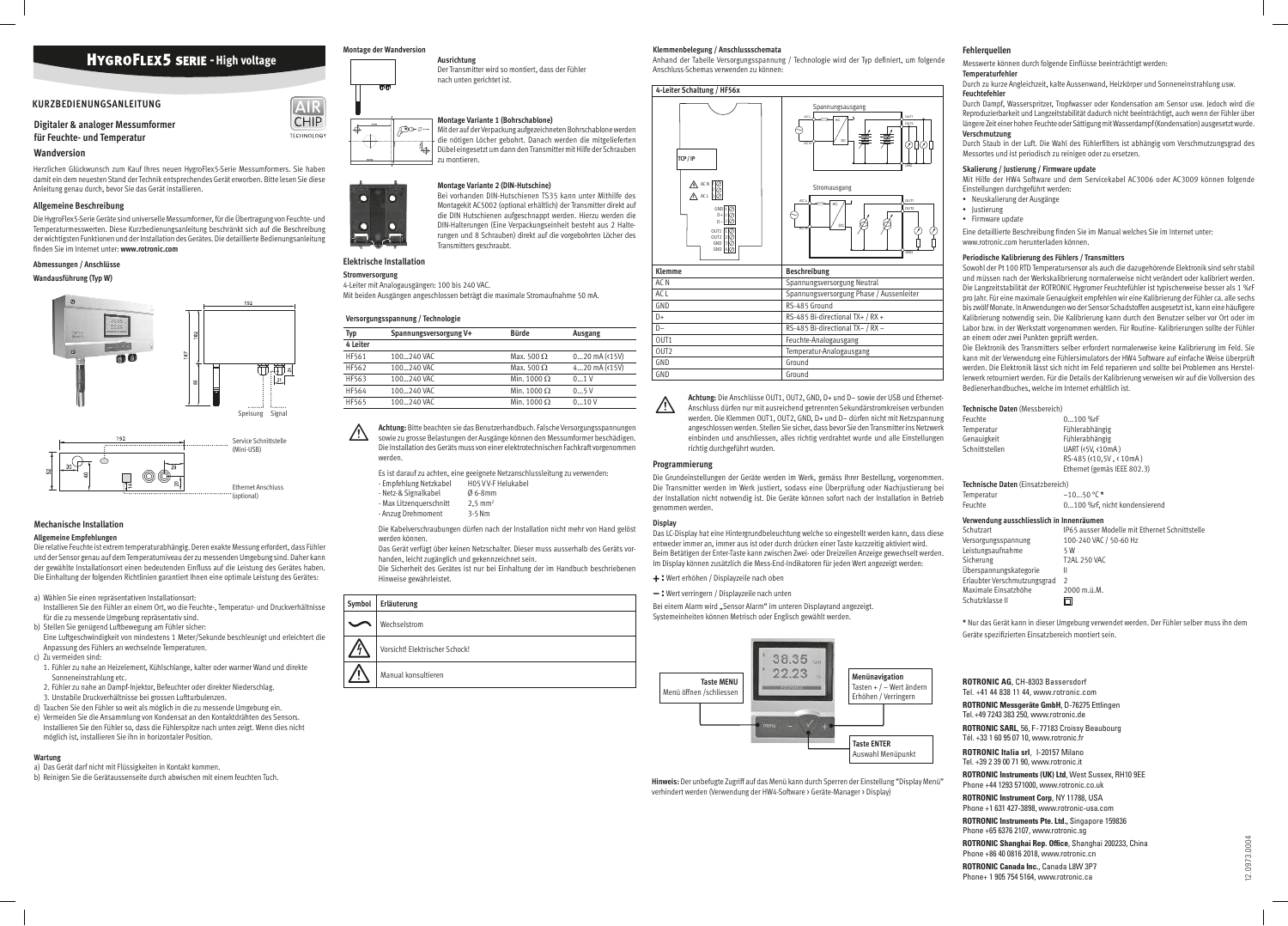**ROTRONIC AG**, CH-8303 Bassersdorf Tel. +41 44 838 11 44, www.rotronic.com **ROTRONIC Messgeräte GmbH**, D-76275 Ettlingen Tel. +49 7243 383 250, www.rotronic.de **ROTRONIC SARL**, 56, F - 77183 Croissy Beaubourg Tél. +33 1 60 95 07 10, www.rotronic.fr **ROTRONIC Italia srl**, I-20157 Milano Tel. +39 2 39 00 71 90, www.rotronic.it **ROTRONIC Instruments (UK) Ltd**, West Sussex, RH10 9EE Phone +44 1293 571000, www.rotronic.co.uk **ROTRONIC Instrument Corp**, NY 11788, USA Phone +1 631 427-3898, www.rotronic-usa.com **ROTRONIC Instruments Pte. Ltd.,** Singapore 159836 Phone +65 6376 2107, www.rotronic.sg **ROTRONIC Shanghai Rep. Office**, Shanghai 200233, China Phone +86 40 0816 2018, www.rotronic.cn **ROTRONIC Canada Inc.**, Canada L8W 3P7 Phone+ 1 905 754 5164, www.rotronic.ca



#### **Transmetteur de mesure numérique & analogique pour humidité et température.**

#### **Version murale**

Nous vous félicitons d'avoir choisi le nouveau transmetteur de la série HygroFlex5. Vous avez fait l'acquisition d'un appareil doté de la technologie la plus récente. Nous vous remercions de lire ce mode d'emploi avant d'installer votre transmetteur.

#### **Description générale**

Les appareils de la série HygroFlex5 sont des transmetteurs de mesure universels pour la transmission de valeurs de mesure d'humidité et de température. Ce mode d'emploi abrégé se limite à la description des fonctions essentielles de cet appareil. Vous trouverez un mode d'emploi détaillé sur notre site Internet: www.rotronic.com

#### **Dimensions / raccordements**

#### **Version murale (type W)**

#### **Installation mécanique**

**Recommandations générales**

# **Version de montage 1 (gabarit de perçage)** Utiliser le gabarit de percage figurant sur l'emballage pour percer

L'humidité relative dépend très fortement de la température. Pour la précision de sa mesure, le capteur et les éléments sensibles doivent être réglés exactement sur le niveau de température de l'environnement à mesurer. Le site d'installation choisi peut ainsi avoir une influence décisive sur les performances de l'appareil. Le respect des directives suivantes vous garantit des performances optimales de l'appareil :

**Version de montage 2 (rail profilé DIN)** Si des embases de rail DIN TS35 sont déjà en place, il est possible de clipser directement le transmetteur sur celle-ci à l'aide du kit de montage AC5002 (disponible en option). Pour cela, visser les fixations DIN (une unité se compose de 2 fixations et 8 vis) directement sur les trous préperforés du transmetteur de mesure.

a) Choisissez un site d'installation représentatif :

- Installez le capteur à un endroit où les conditions d'humidité, de température et de pression sont représentatives de l'environnement à mesurer.
- b) Assurez-vous que la circulation de l'air autour du capteur est sufisante : une vitesse d'air d'au moins 1 mètre/seconde accélère et facilite l'adaptation du capteur aux changements de température.

 $\overline{\mathbb{A}}$ **Attention :** veuillez tenir compter des indications du manuel d'utilisation. Des tensions d'alimentation incorrectes ainsi que des sollicitations trop fortes des sorties peuvent endommager le transmetteur de mesure. L'installation de l'appareil doit être effectuée par un électrotechnicien professionnel.

Il convient de veiller à utiliser une ligne de raccordement à l'alimentation adéquate :<br>- Câble d'alimentation conseillé de ROS VV-E Helukabel - Câble d'alimentation conseillé

c) À éviter:

- 
- Câbles réseau et de signal  $\emptyset$  6-8mm<br>- Section maximale des torons 2,5 mm<sup>2</sup> - Section maximale des torons - Couple de serrage 3-5 Nm

- 1. Capteur trop près d'éléments de chauffage, serpentins de refroidissement, mur froid ou chaud, exposition directe aux rayons solaires etc.
- 2. Capteur trop proche de vapeur, d'un injecteur, d'un humidificateur ou de précipitations directes.
- 3. Conditions de pression instables en cas de fortes turbulences d'air.
- d) Le capteur aussi loin que possible dans l'environnement à mesurer.
- e) Évitez les accumulations de condensation sur les câbles de contact de l'élément sensible. Installez le capteur de telle sorte que sa pointe soit dirigée vers le bas. Si cela n'est pas possible, installez-le à l'horizontale.

Le dispositif de rétroéclairage de l'afichage LC peut être paramétré de façon à être soit toujours allumé, soit toujours éteint ou à être brièvement activé sur pression d'une touche. En appuyant sur la touche «Enter», l'afichage peut être basculé sur deux ou trois lignes. L'écran peut de plus afficher les indicateurs de fin de mesure pour chaque valeur:

#### **Entretien**

- a) L'appareil ne doit pas être mis en contact avec des liquides.
- b) Nettoyer l'appareil en l'essuyant avec un chiffon humide.

#### **Montage de la version murale**



AIR **CHIP** 

TECHNOLOGY

**Orientation**

Le transmetteur est monté de façon à ce que le capteur soit dirigé vers le bas.





**Section** 

les trous nécessaires. Ensuite, mettre en place les chevilles fournies pour monter le transmetteur de mesure à l'aide des vis.

> Le choix du filtre de capteur dépend du degré de contamination du site de mesure. Le filtre de capteur doit être périodiquement nettoyé ou remplacé.

#### **Installation électrique**

#### **Alimentation électrique**

4 conducteurs avec sorties analogiques : 100 à 240 VCA. La consommation maximale en courant avec les deux sorties connectées est de 50mA.

#### **Tension d'alimentation / technologie**

| <b>Type</b>   | Alimentation en tension V+ | Charge             | <b>Sortie</b>        |
|---------------|----------------------------|--------------------|----------------------|
| 4 conducteurs |                            |                    |                      |
| HF561         | 100240 VCA                 | Max. 500 $\Omega$  | $020$ mA $($ 15 $V)$ |
| HF562         | 100240 VCA                 | Max. 500 $\Omega$  | 420 $mA(15V)$        |
| HF563         | 100240 VCA                 | Min. 1000 $\Omega$ | 01V                  |
| HF564         | 100240 VCA                 | Min. 1000 $\Omega$ | 05V                  |
| HF565         | 100240 VCA                 | Min. 1000 $\Omega$ | 010V                 |

Altitude d'installation maximale 2000 m au-dessus du niveau de la mer  $\Box$ 

**\*** Seul l'appareil peut être utilisé dans cet environnement. Le capteur lui-même doit être monté à un endroit correspondant aux spécifications d'utilisation

Les visseries de câble ne doivent plus être desserrées à la main après l'installation. L'appareil ne dispose pas d'un interrupteur d'alimentation. Celui-ci doit être externe à l'appareil, facilement accessible et marqué.

La sécurité de l'appareil n'est garantie que si les recommandations indiquées dans le manuel d'utilisation sont respectées.

Le tableau de tension d'alimentation / technologie sert à définir le type pour pouvoir utiliser les schémas de raccordement suivants :

|   | Symbole Explication           |
|---|-------------------------------|
|   | Courant alternatif            |
| и | Attention ! Choc électrique ! |
|   | Consulter le manuel           |
|   |                               |

**Attention:** les raccordements OUT1, OUT2, GND, D+ et D– ainsi que les raccordements USB et Ethernet ne doivent être reliés uniquement avec sufisamment de circuits électriques secondaires séparés. Les bornes OUT1, OUT2, GND, D+ et D– ne doivent pas être connectées à une tension d'alimentation. Assurez-vous que les connexions et tous les réglages ont été effectués correctement, avant d'intégrer le transmetteur de mesure au réseau et de le raccorder, .

#### **Programmation**



Les réglages de base des appareils sont effectués en usine conformément à votre commande. Les transmetteurs de mesure sont ajustés en usine, de ce fait, une vériication ou un réajustement lors de l'installation n'est pas nécessaire. Les appareils peuvent être mis en service immédiatement après l'installation.

#### **Afichage**

- **+ :** Augmenter la valeur / Ligne d'afichage supérieure
- **:** Diminuer la valeur / Ligne d'afichage inférieure

Lors d'une alarme, le message «Alarme du capteur» est afiché en bas de l'écran. Les unités du système peuvent être exprimées en mode métrique ou anglais.



**Remarque:** l'accès non autorisé au menu peut être empêché en bloquant le réglage « Menu aficheur » (utilisation du logiciel HW4 > Gestionnaire d'appareils > Aficheur).

#### **Sources d'erreur**

Les valeurs mesurées peuvent être faussées par les causes suivantes:

### **Erreur de température**

Causée par un temps d'égalisation trop court, des murs extérieurs froids, radiateurs, rayonnements du soleil etc.

#### **Erreur d'humidité**

Causée par la vapeur, les projections d'eau, l'eau d'égouttage ou la condensation sur l'élément sensible, etc. Cependant, la reproductibilité et la stabilité à long terme ne sont pas affectées par ces facteurs, même si le capteur a été exposé relativement longtemps à une forte humidité ou saturation de vapeur d'eau (condensation).

#### **Encrassement**

#### **Changement d'échelle / ajustage / mise à jour du logiciel interne**

Le logiciel HW4 et le câble de service AC3006 ou AC3009 permettent de réaliser les réglages suivants:

- Changement d'échelle des sorties
- Ajustage
- Mise à jour du logiciel interne

Vous trouverez une description détaillée dans le manuel que vous pouvez télécharger sous www.rotronic-humidity.com

#### **Étalonnage périodique du capteur / transmetteur de mesure**

L'élément sensible de température Pt 100 RTD ainsi que l'électronique correspondante sont très stables et ne doivent normalement pas être modifiés ou ajustés après leur étalonnage en usine. La stabilité à long terme des capteurs pour l'humidité Hygromer de ROTRONIC est typiquement inférieure à 1 %HR par an. Pour une précision maximale, nous recommandons un étalonnage du capteur tous les six à douze mois. Dans des environnements où l'élément sensible est soumis à des polluants, un étalonnage plus fréquent peut s'avérer nécessaire. L'utilisateur peut réaliser l'étalonnage lui-même sur site, dans un laboratoire ou un atelier. Pour les étalonnages de routine, les capteurs devraient être testés sur un ou deux points.

L'électronique du transmetteur ne nécessite normalement pas d'étalonnage sur site. Elle peut être vérifiée très simplement en utilisant un simulateur de capteur du logiciel HW4. Elle ne peut pas être réparée sur site et doit être retournée au fabricant en cas de problème. Pour plus de détails sur le processus d'étalonnage, veuillez consulter le manuel d'utilisation complet, disponible au téléchargement sur Internet.

#### **Caractéristiques techniques** (Gamme de mesure)

| Humidité    | 0100 %HR                    |
|-------------|-----------------------------|
| Température | Selon le capteur            |
| Précision:  | Selon le capteur            |
| Interfaces  | UART (<5V, <10mA)           |
|             | RS-485 (<10.5V, < 10mA)     |
|             | Ethernet (selon IEEE 802.3) |
|             |                             |

**Caractéristiques techniques (domaine d'utilisation)**

| Température                         | $-1050$ °C *                              |
|-------------------------------------|-------------------------------------------|
| Humidité                            | 0100 %HR, sans condensation               |
| Utilisation uniquement en intérieur |                                           |
| Type de protection                  | IP65 sauf modèles avec interface Ethernet |
| Tension d'alimentation              | 100-240 VCA / 50-60 Hz                    |
| Puissance absorbée                  | 5 W                                       |
| Fusible                             | <b>T2AL 250 VCA</b>                       |
| Catégorie de surtension             | Ш                                         |
| Degré d'encrassement admissible     | C                                         |
|                                     |                                           |

Classe de protection II

# **HYGROFLEX5 SERIE - High voltage**

#### **MODE D'EMPLOI ABRÉGÉ**

#### **Affectation des bornes / schémas de raccordement**